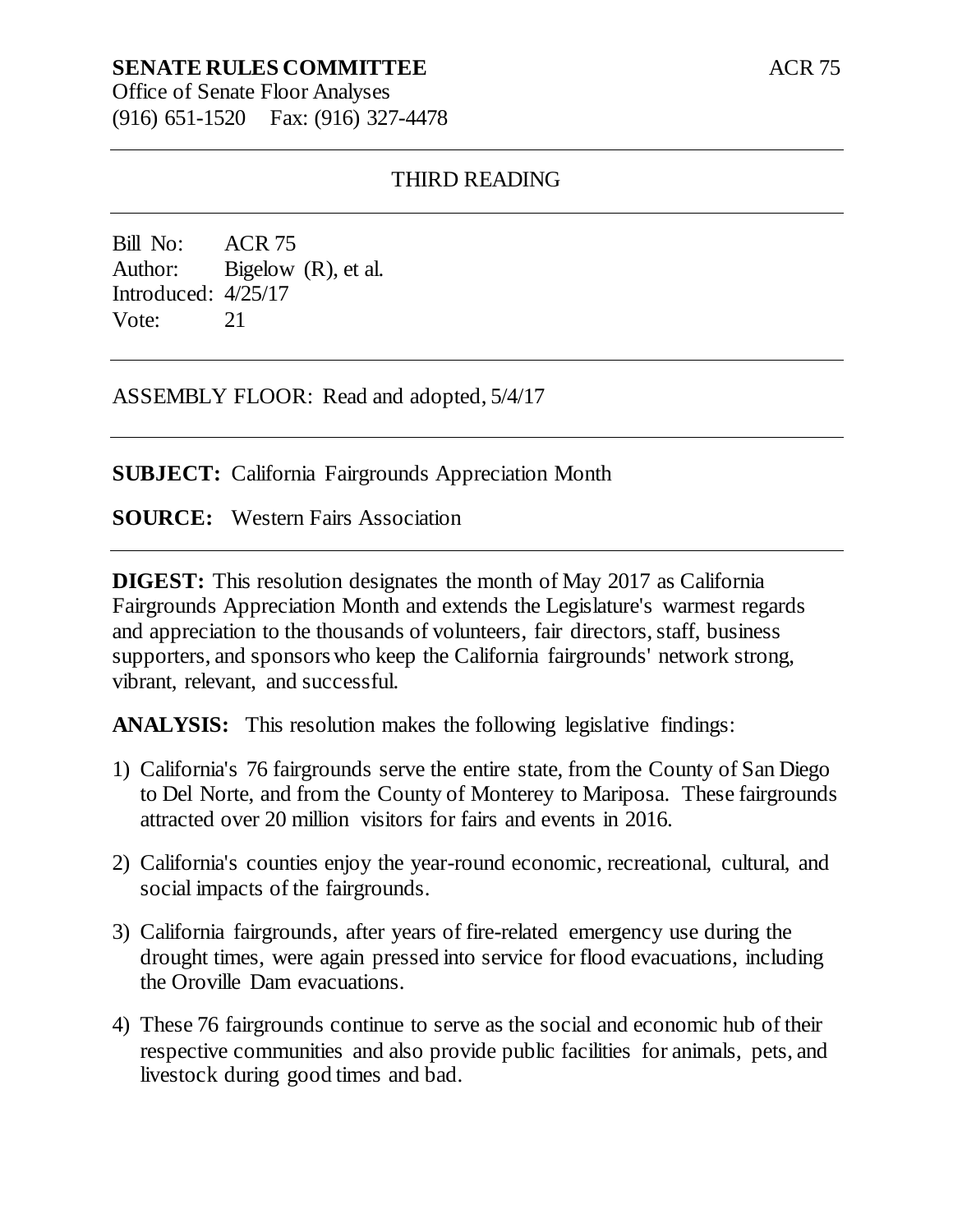This resolution designates the month of May 2017 as California Fairgrounds Appreciation Month and extends the Legislature's warmest regards and appreciation to the thousands of volunteers, fair directors, staff, business supporters, and sponsors who keep the California fairgrounds' network strong, vibrant, relevant, and successful.

# **Related/Prior Legislation**

ACR 186 (Bigelow, Resolution Chapter 128, Statutes of 2016) designated June 2016 as California Fairground Appreciation Month and commended the directors, volunteers, staff, local agencies, nonprofits, and Californians who support and attend fairground events.

ACR 74 (Bigelow, Resolution Chapter 82, Statutes of 2015) designated June 2015 as California Fairground Appreciation Month and commended the directors, volunteers, staff, local agencies, and nonprofits, as well as the Californians who support and attend fairground events.

**FISCAL EFFECT:** Appropriation: No Fiscal Com.: No Local: No

**SUPPORT:** (Verified 5/16/17)

Western Fairs Association (source) Rural County Representatives of California SEIU, Local 1000

### **OPPOSITION:** (Verified 5/16/17)

None received

# **ARGUMENTS IN SUPPORT:** According to SEIU, Local 1000:

California's fairs provide immense economic benefits to the State and local communities in which they reside, including almost \$4 billion in economic activity, 30,000 full-time jobs and over \$60 million in state and local tax revenues.

Our fairs also deliver a tremendous public benefit by providing a place of gathering, cultural centers, affordable community facilities,